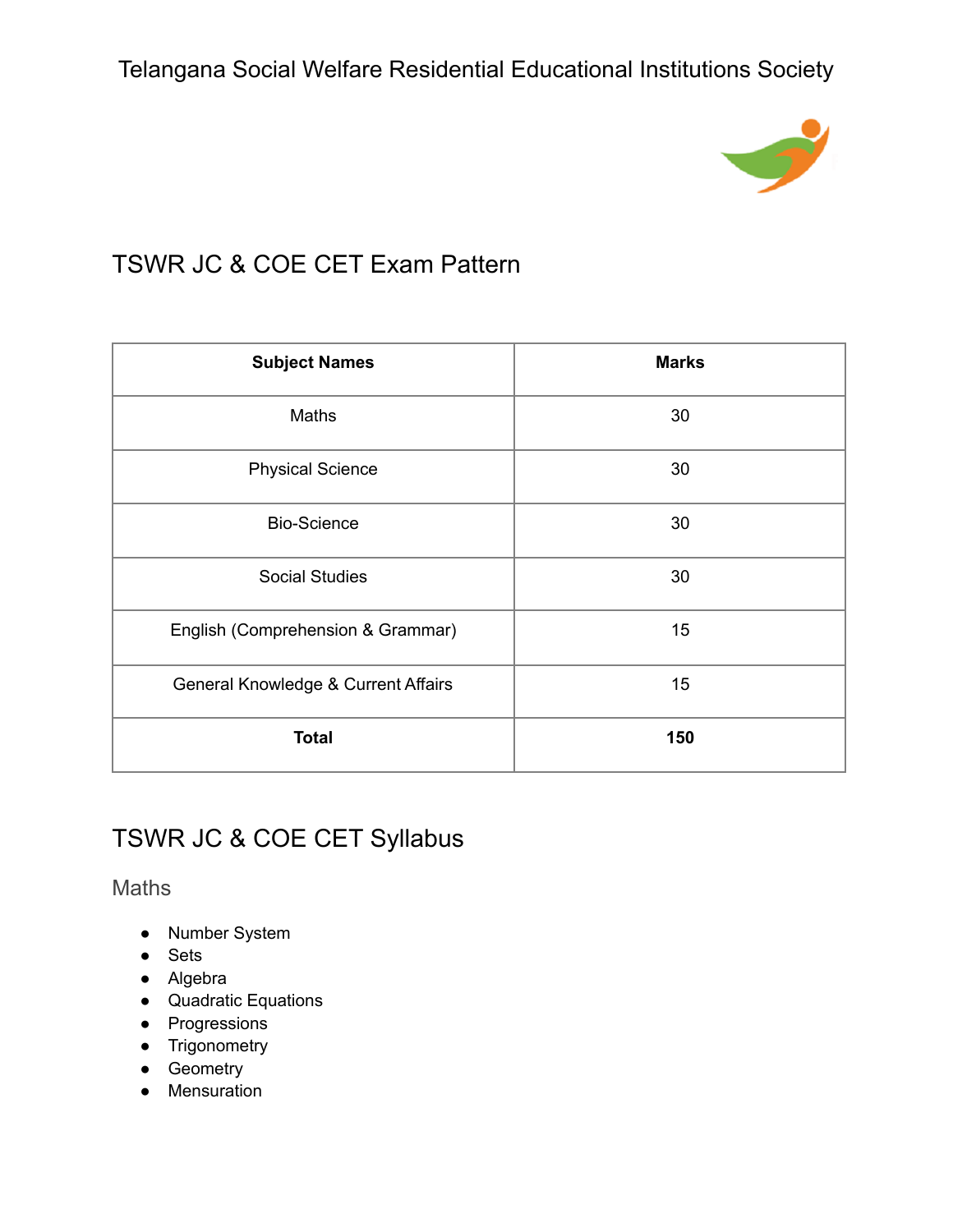

• Surface Areas and Volume

#### Physical Science

- Reflection of light at a curved surface
- Chemical Equations and Reactions
- Acids, Bases, and Salts
- Refraction of light at a curved surface
- The human eye and colorful world
- Structure of atom
- Classification of Elements The Periodic Table
- Chemical Bonding
- Electric Current
- Electromagnetism
- Principles of Metallurgy
- Carbon and its compounds

#### Bio Science

- Nutrition
- Respiration
- Transportation
- Excretion
- Control & coordination
- Reproduction
- Coordination in Life Processes
- Heredity
- Our Environment
- Natural resources

### Social Studies

- India: Relief Features
- Ideas on Development
- Production and Employment
- The climate in the Indian Context
- The Himalayan Rivers: The Indus system, The Brahmaputra system
- The Population
- Settlement and Migration
- Rampur: Village Economy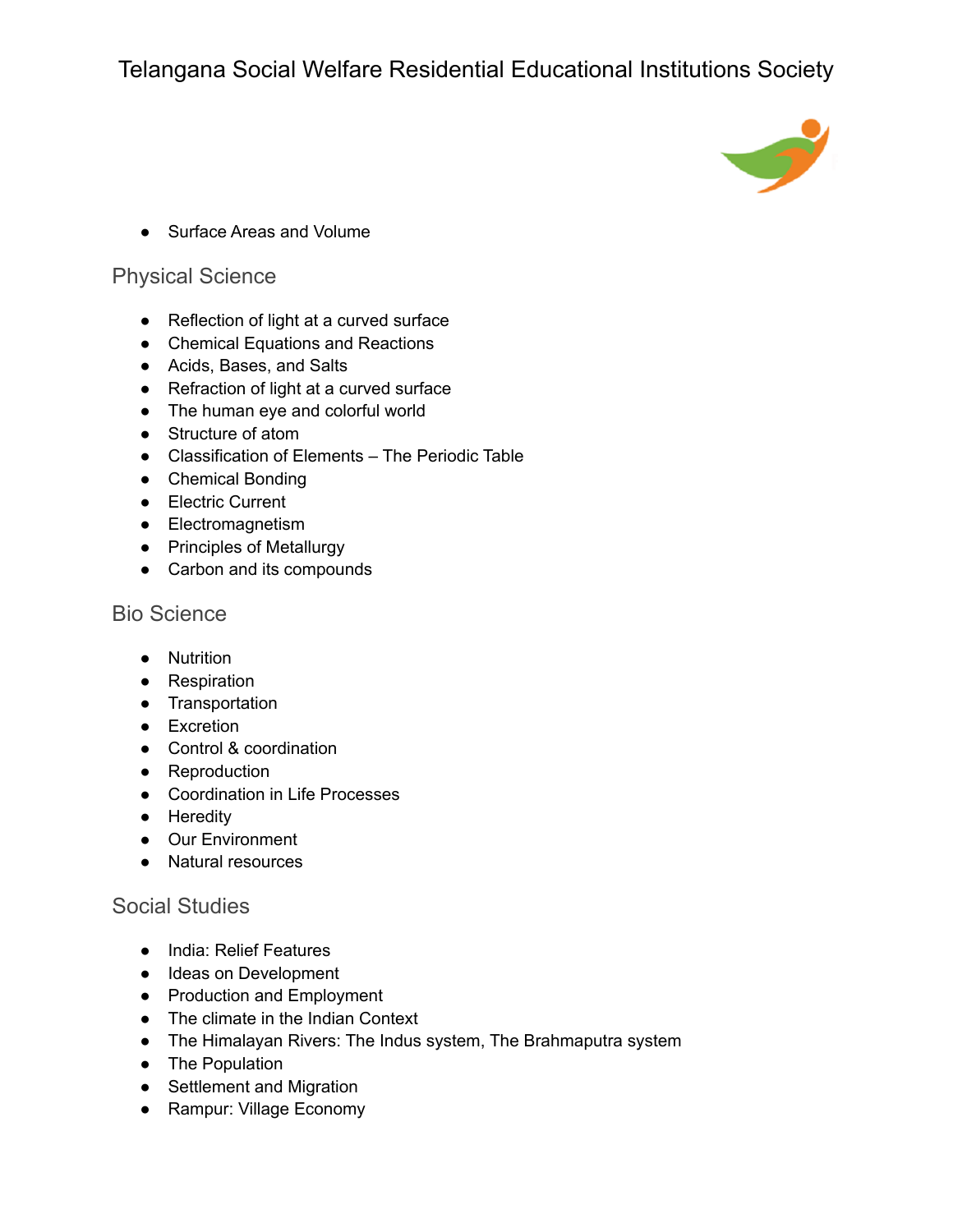

- The struggle for a fair Globalisation
- Food Security
- Public Distribution System(PDS)
- The world between wars 1900-1950
- Consequences of the WorldWars Enormous human cost Democratic Principles asserted
- <https://exams.freshersnow.com/>
- National Liberation Movements in the colonies
- The colonial experience
- National Movement in India Partition & Independence 1939-1947
- NOTA
- SRC State is organization commission
- The cold war(1945-1991)
- Civil Rights and Other Movements of1960s

### English

- Comprehension
- Grammar

### General Knowledge

- Awards
- Authors
- Flower
- Defense
- Culture
- Religion
- Languages
- Capitals
- Wars and
- Neighbors
- Current Affairs
- History
- Anthem
- Important National Facts
- Heritage and Arts
- Dance
- Currencies
- Bird